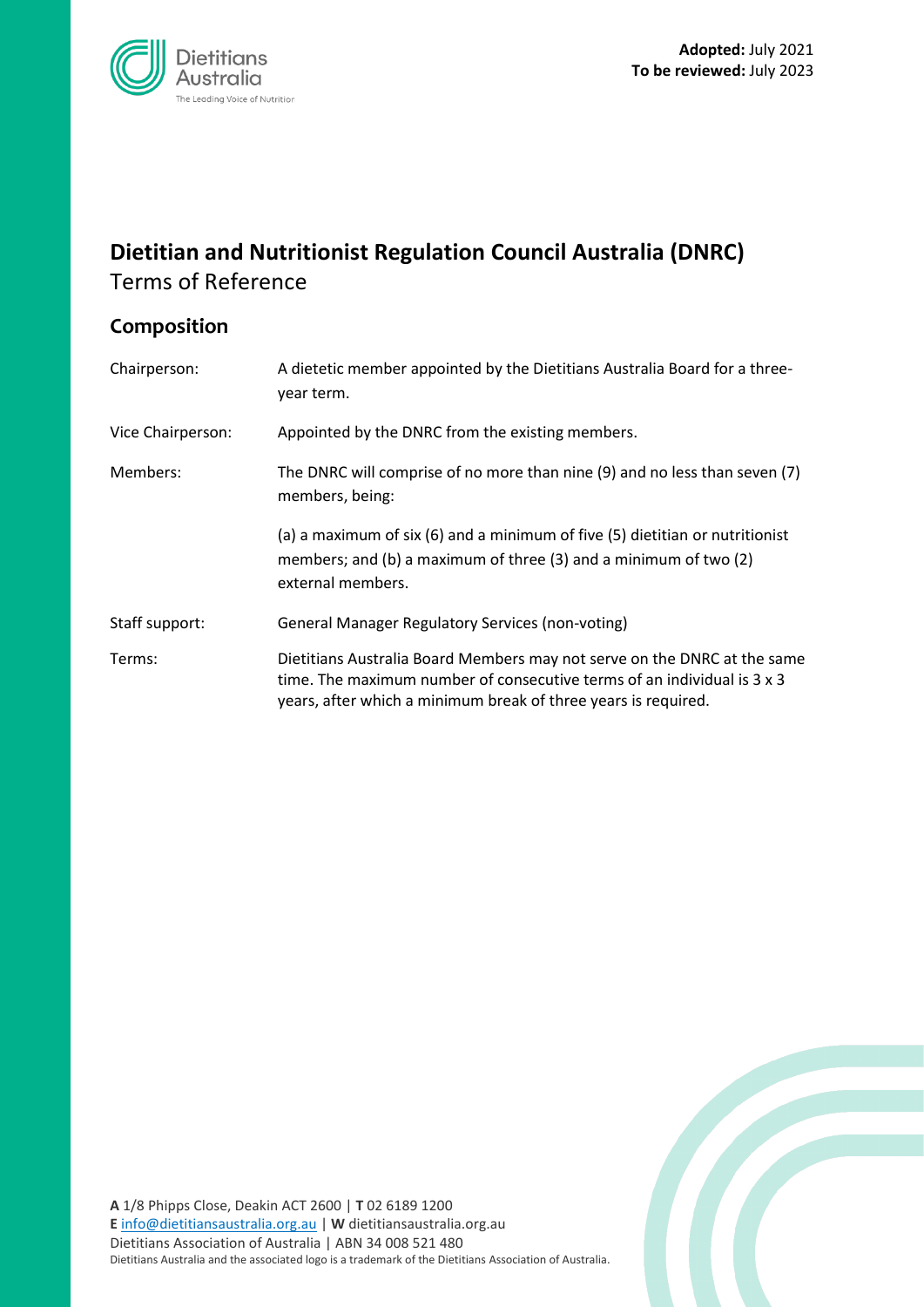

#### **Purpose**

To protect the public by regulating the Australian nutrition and dietetics profession to ensure practitioner efficacy and safety to practice.

### **Functions of the Dietitian and Nutritionist Regulation Council**

- 1. To set the strategic plan for regulatory functions of the Australian nutrition and dietetic profession
- 2. To define and regulate professional conduct and credentialing standards
- 3. Oversee complaints against credentialed dietitians and nutritionists
- 4. Govern accreditation standards and accreditation of training programs
- 5. Govern qualifications for entry into the profession

#### **Communication**

The Dietitian and Nutritionist Regulation Council will meet and liaise with the Dietitians Australia Board at least annually, and as required.

The Dietitian and Nutritionist Regulation Council will meet quarterly or more frequently as necessary and will communicate via a variety of mechanisms including electronically where they will share email addresses with the rest the group.

## **Responsibility and Reporting**

- 1. The Dietitian and Nutritionist Regulation Council are required to act within the powers and functions as set out in the service agreement with Dietitians Australia and as described in the Dietitian and Nutritionist Regulation Council Terms of Reference.
- 2. The Dietitian and Nutritionist Regulation Council will report to the Dietitians Australia Board as determined under the service agreement.

#### **Selection Criteria**

Applications to the Dietitian and Nutritionist Regulation Council are required to submit a curriculum vitae and a statement addressing each of the following attributes:

Council member attributes:

- Displays integrity
- Thinks critically
- Applies expertise
- Communicates constructively
- Focusses strategically
- Collaborates in the interests of the profession

**A** 1/8 Phipps Close, Deakin ACT 2600 | T 02 6189 1200 **E** info@dietitiansaustralia.org.au **W** dietitiansaustralia.org.au | **ABN** 34 008 521 480